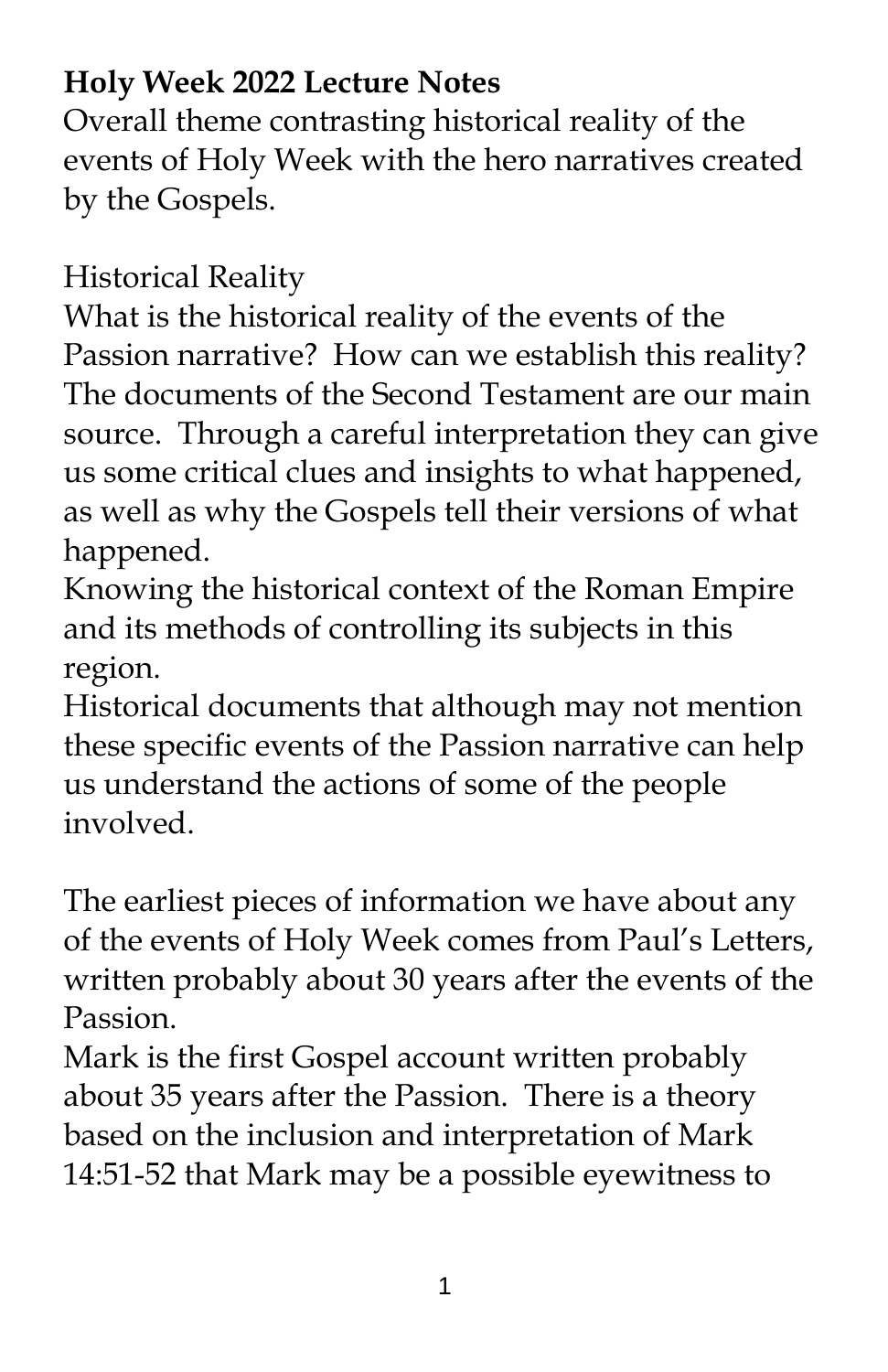some of the events of Holy Week, but it is not a commonly accepted theory.

There is no indication that any of the other Gospel writers were eyewitnesses. Instead, they relied upon Mark and other sources to tell their version of the story.

Paul is our first written source.

In his letters he frequently and specifically that Jesus was crucified and in his first Letter to the Corinthians he gives details about the last meal Jesus shared with his companions and that he was betrayed on that night.

Mark as a historical source.

When read with an understanding of the historical context as well as the style of Mark's writing, there are some historical facts in his account of Holy Week. Jesus did something to attract the attention of Rome and its collaborators.

According to the Gospels when Jesus entered the city, he did so in a way that would get the attention of the authorities.

He engaged in an act of symbolic violence to show the failure of the present religious institution that was the Temple cult.

Neither of these actions directly threatened Rome's control over the region. Yet they were an act of resistance that needed to be crushed, and Jesus was not someone important enough to treat with kid's gloves.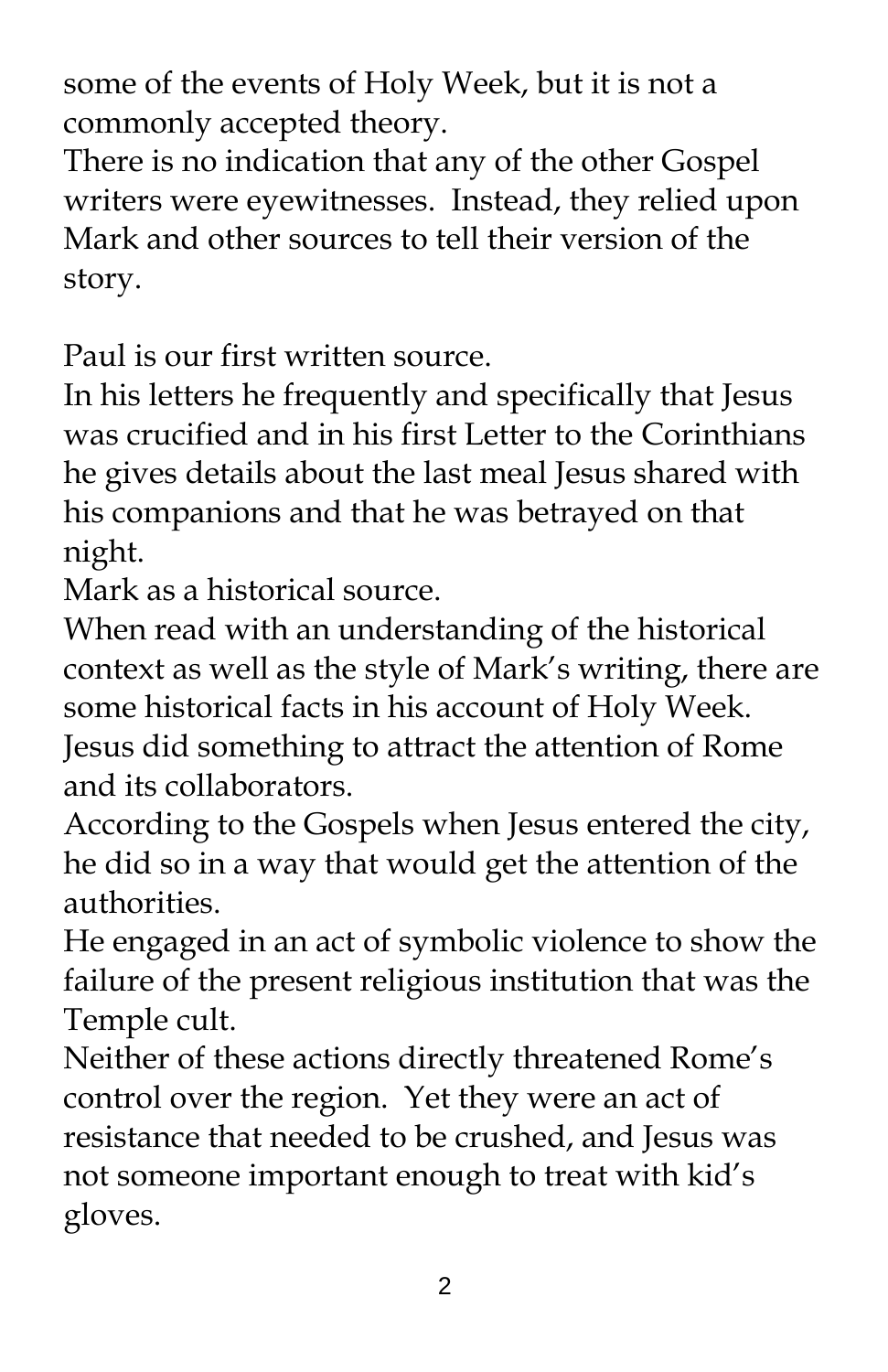Indeed, despite the Gospel accounts, Pontius Pilate may have been looking for someone to use as a public example of the violence Rome would inflict on those who would dare to attempt to resist Rome.

Jewish authorities may have co-operated with Rome. Not so much because they saw Jesus as a threat, but more they feared that Rome would unleash more violence on the people of Jerusalem, and once more Jesus wasn't important to warrant any special attention that might save his life.

As a declared threat to the Roman peace, and as a nobody as far as the authorities were concerned, at some point Jesus would be arrested, prosecuted and executed by the Romans. More and likely one of Pilate's subordinates would have supervised this process.

We know it was a Roman affair, because of the method of execution and the charges laid against Jesus that he calling himself the 'King of the Jews'. By using this charge and crucifying Jesus, Rome made its point, this is what happens to anyone who forgets that Rome, not their God, is in charge.

There is no record of the Romans releasing a prisoner during Passover, they certainly wouldn't have released a violent insurgent such as Barabbas. The evolution of the heroic narrative in the Gospels. Looking at particular moments.

The crowd, the leaders and Barabbas The Gospel of Mark 14:6-15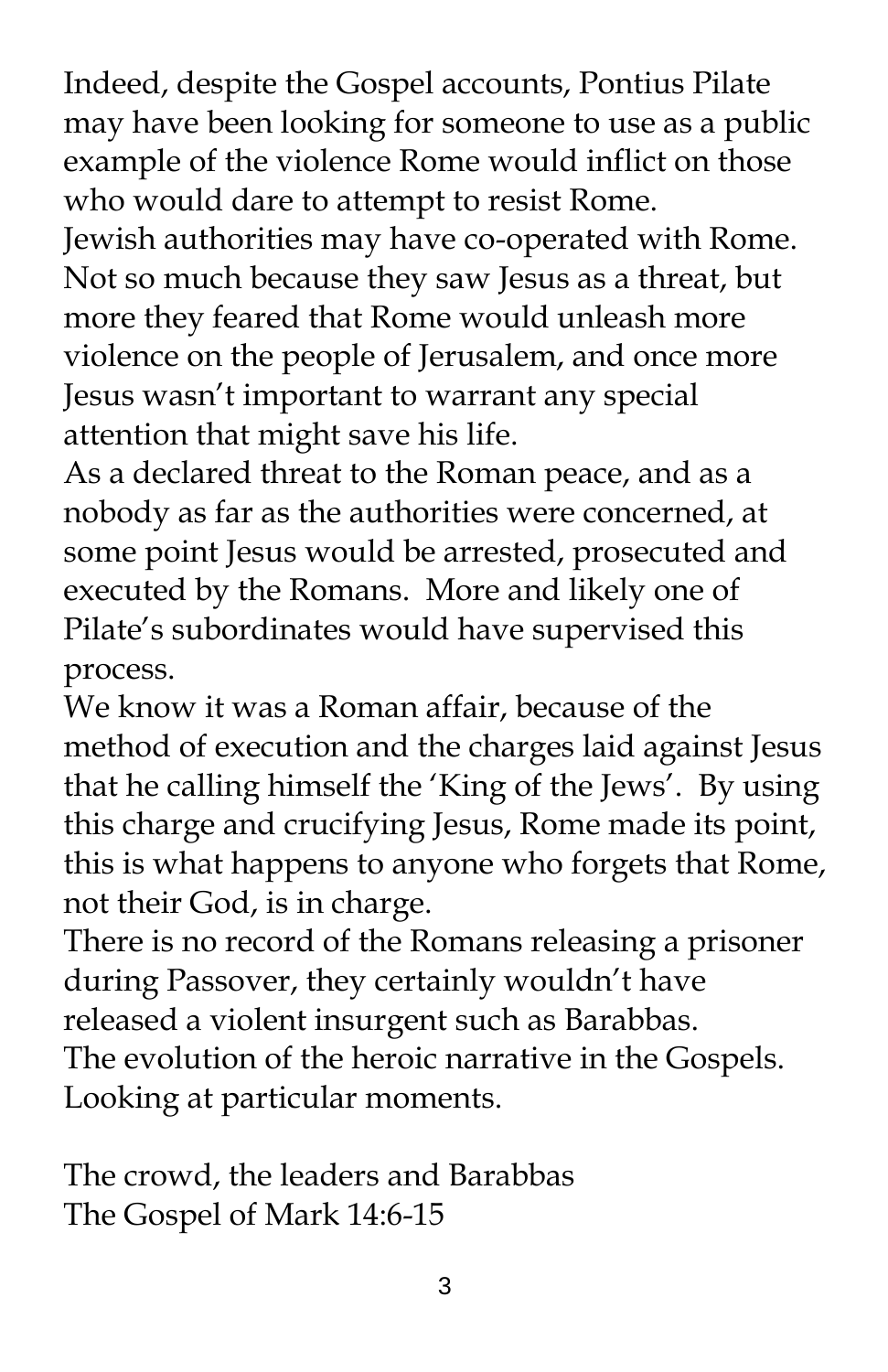The Gospel of Matthew 27:15-25

The Gospel of Luke 23:13-25

The Gospel of John 18:38-40

In Mark we have the crowd wanting Barabbas instead of Jesus.

What is the purpose of this story?

Is Mark making a point about humanity's failure to grasp the meaning of Jesus as the Messiah? Barabbas is a man of action, was he someone who fought against the Romans, a more traditional vision of the Messiah?

Matthew uses the story and takes it to a darker place where it becomes a foundational text for Christian anti-Judaism. Here the crowd is led by the Jewish leadership to demand that Jesus be crucified, even willing to accept a blood curse in doing so.

What is Matthew's aim?

Matthew writes in the midst of deep divisions within the Jewish community of their time in the aftermath of the Jewish revolt. Most reject Jesus as the Messiah, Matthew speaks for those who proclaim Jesus is the Messiah. So Matthew makes this rejection part of his narrative of the trial of Jesus, with its possible consequences.

Luke shows the political machinations behind the decision as the various groups try to find ways not to be responsible for the death of Jesus.

One common theme is Pontius Pilate convinced that Jesus is innocent and trying to find a way not to have him executed.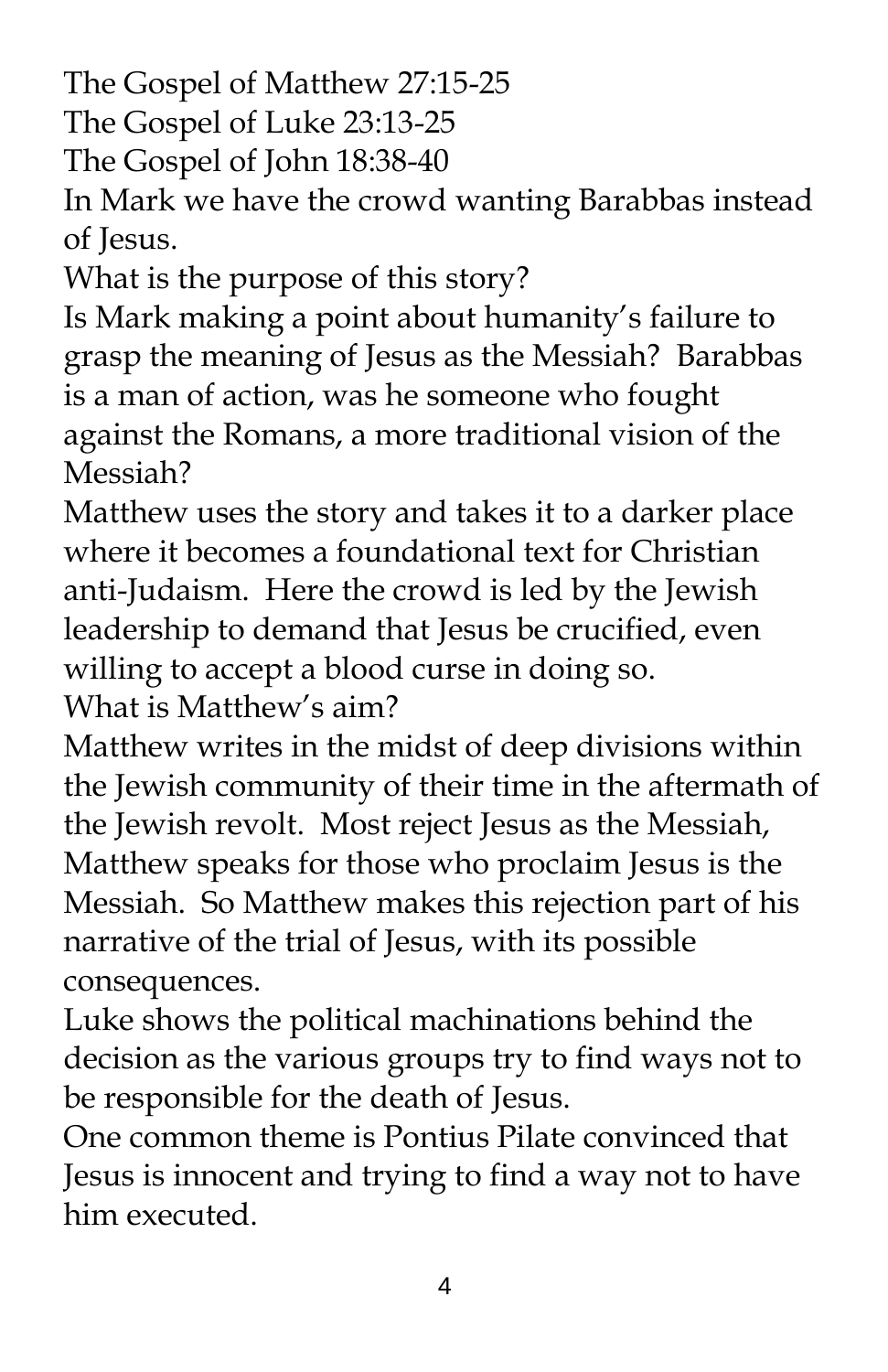Pontius Pilate's own record, in the Gospels and other historical texts, makes it clear that this is highly unlikely. Pilate was an official known for relying upon violence to suppress any opposition to Rome. He had already been responsible for the death of many people whose only crime was to peacefully oppose Rome. That Pilate would waste time and political capital in trying to keep Jesus alive makes no sense.

What does make sense is why the later Gospel writers would 'rewrite' the character of Pontius Pilate.

The future of the Christian movement was with Rome, yet it was a faith whose leader had been executed by Rome. As a Roman could you follow the Son of God who had been executed as a threat to the Pax Romana, the Roman peace?

Maybe it wasn't really Rome's fault, maybe Pontius Pilate had been manipulated by more shadowy forces, the Jewish leadership to execute Jesus.

So the circle is squared. Although Jesus was executed as a process of Roman law enforcement, Rome was not really responsible.

This is not a historical fact, Pilate's own record as well as the details of the process clearly show Rome's responsibility, but it was an awkward reality for the emerging Christian faith that should be hidden by a different narrative.

The scene in the Garden before Jesus' arrest The Gospel of Mark 14:32-42